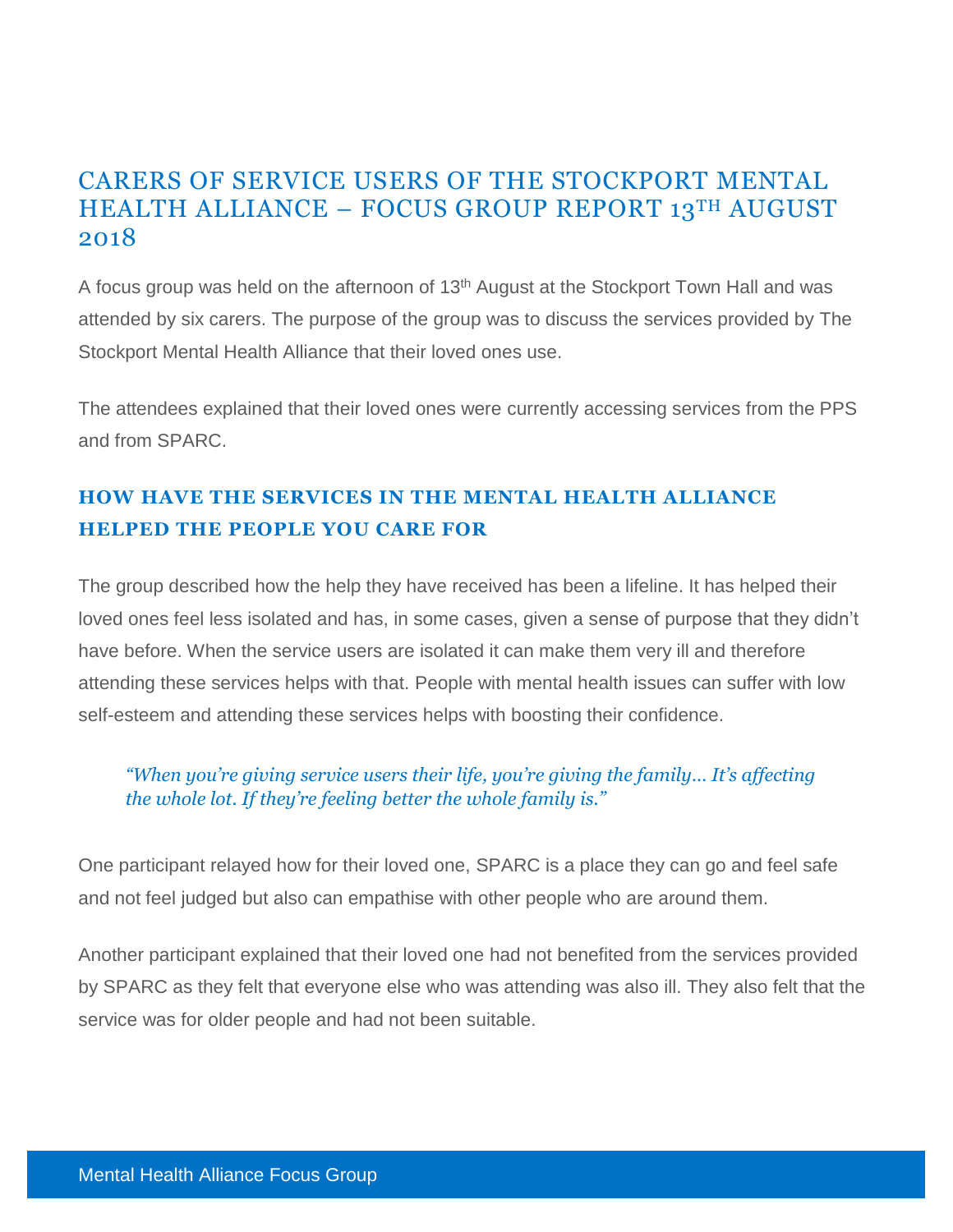There was an under 30s group that had been helpful for one participant's loved one but it had stopped very suddenly. This was raised as an issue because stopping things suddenly is not good for individuals with serious mental health issues.

The practical support that loved ones have received through the PPS has been very helpful in terms of helping with their mental health issues in their everyday life, for example, the staff at the PPS arranged for one individual to have the help of a cleaner who understands mental health issues. The PPS will tailor the support to that individual through the one-to-one support so they know what might work for them, might not work for someone else.

Another benefit of the PPS is the fact that they never discharge you so if you need their services in the future, there is no problem with accessing your records.

## **HOW DID YOU FIND OUT ABOUT THE SERVICE?**

The group described a number of ways they had found out about the service. These included referrals from the Community Psychiatric Team, Consultant Psychiatrist and the Early Intervention Team.

The group also talked about a group that does not exist anymore called the Carers Local Implementation Team. They said this was a valuable source of information for finding out about services that are available. They feel they are not really kept up to date now and communication about services is primarily done through word of mouth.

#### **COMMUNICATION AND AWARENESS OF THE SERVICES**

The group regularly mentioned how the services on offer change so rapidly, it is difficult to keep up to date with what is available.

*"We need more information because it changes. At one stage they were going to change it so you didn't have to be under secondary services so different people could go in. And then that was stopped but we didn't know and then it went back to you need to be under secondary services."*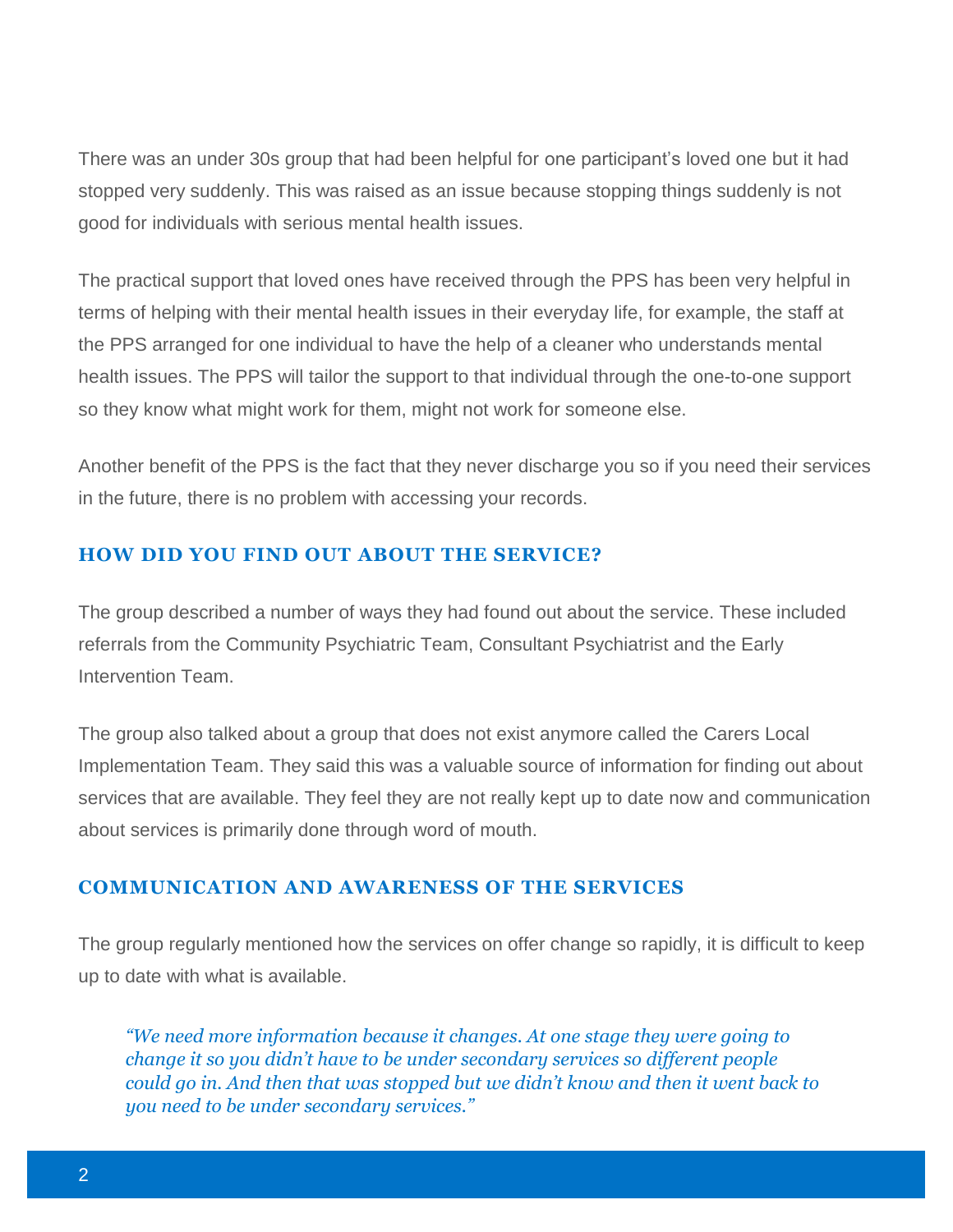There are often rumours about what is available and who it is available to. There was a perception from some group participants that SPARC did not have many young people using the service but then someone else had heard that more young people had started attending.

In terms of communication with the services about their loved one's care, it was felt to be poor by the majority of the group. The triangle of care has made some difference but not enough. If you are new to these services it can be extremely difficult trying to negotiate what's going on and who's who.

One participant felt that any form of feedback given to the services can be seen as critical and not received well.

The group agreed that staff from the PPS service will always return your call if you need to speak with them however, if you leave a message at SPARC there is no confidence it will get passed on and you often don't get a call back from anyone. It was also felt that the information would be different depending on whom you spoke to at SPARC.

Some of the group felt that there was a problem with volunteers at Mind answering the phone and not having the experience or capacity to pass messages on.

The sheet was then passed round the room with the list of services on. Not all participants were aware of the services provided and some were confused as they had been told specifically that they don't provide these things.

## *"For example, practical support such as meal planning and cooking. Well I'm pretty aware that is not on offer. If someone call tell me that's on offer I'll be really surprised."*

Other things that they felt were not available were advocacy and help with filling in forms. The help from the PPS with applying for benefits has also been useful for the carers themselves as this can be a difficult task to do on behalf of their loved ones but n their experience, staff from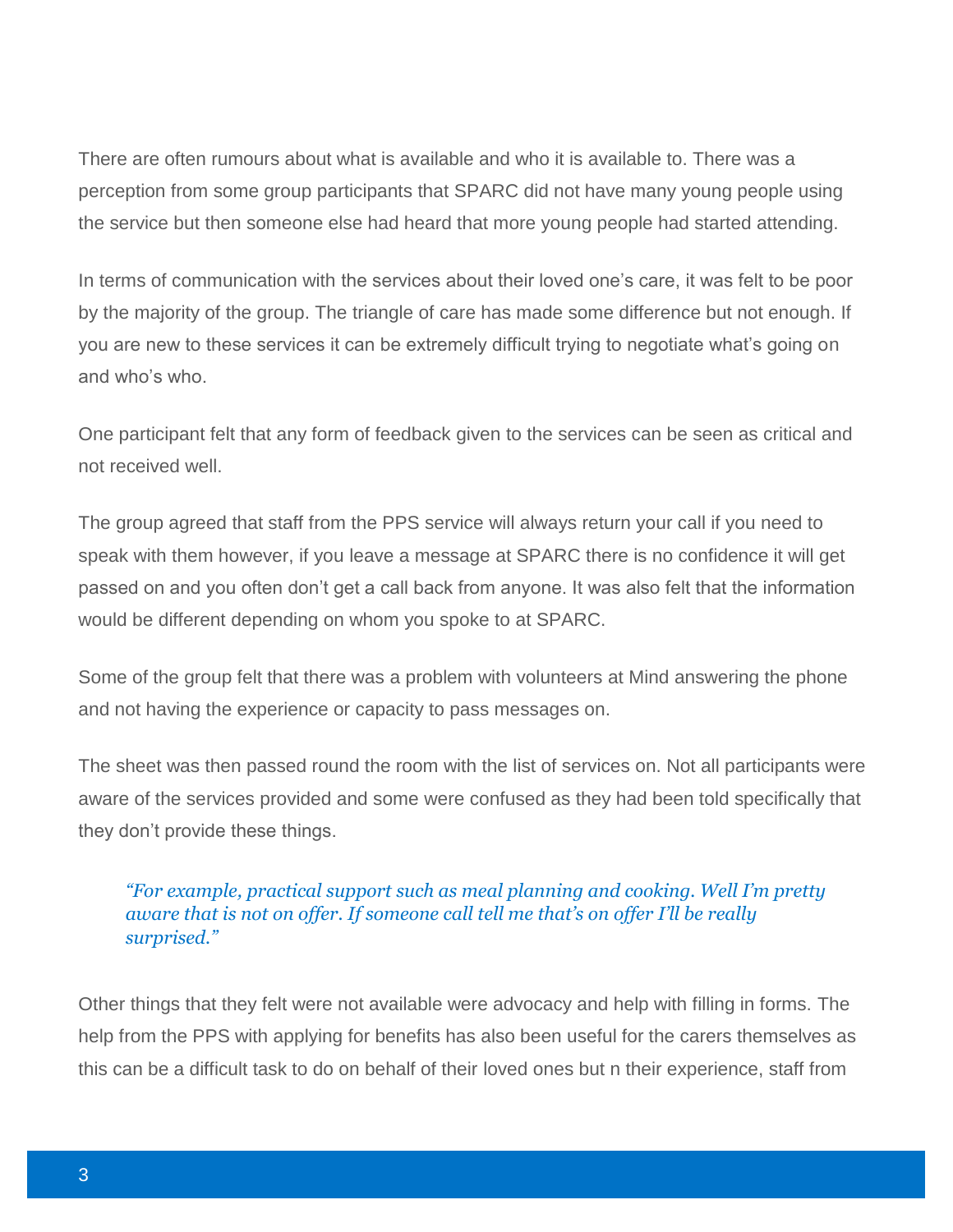the PPS will help with filling in forms if you are absolutely desperate, it is not a service that they offer. The group also felt that counselling and CBT was not something that was being offered.

One participant highlighted that signposting had been listed as a service but they felt that this could not be described as a service as everybody does that and you just end up going round and round.

One of the services that is provided but was not listed was that the PPS will recognise when someone is becoming ill and fast track them back to help with safeguarding.

Nobody in the group felt that any of the services were overlapping or duplicating each other and actually there were quite big gaps in that there was a lot that nobody was providing.

#### **HOW COULD THE SERVICES BE IMPROVED?**

There was a lot of concern throughout the group about how the services have reduced over time and that there is not enough provision for those with long-lasting mental health conditions. One participant explained their concern that the numbers of people being discharged from CMHT is getting higher each year and that the PPS is not able to cope with the number of people; the group were concerned that the entire service is based on only two people. They used to be able to do home visits but now they can only provide appointments at the Disability Stockport venue. It is felt that this venue is entirely unsuitable and challenging for people who suffer with mental health problems due to having to walk through a big building with lots of office workers. There is no privacy or dedicated area within the building.

#### *"The drop-in is only two days a week it's not enough. You can't say to someone you've got to be ill on Tuesday and Thursday."*

There was strong feelings that the one-to-one support offered at the PPS is invaluable but there are concerns with the amount it has been reduced. Many of the services are now volunteer led, which is inappropriate when you are working with vulnerable people, as they do not have the